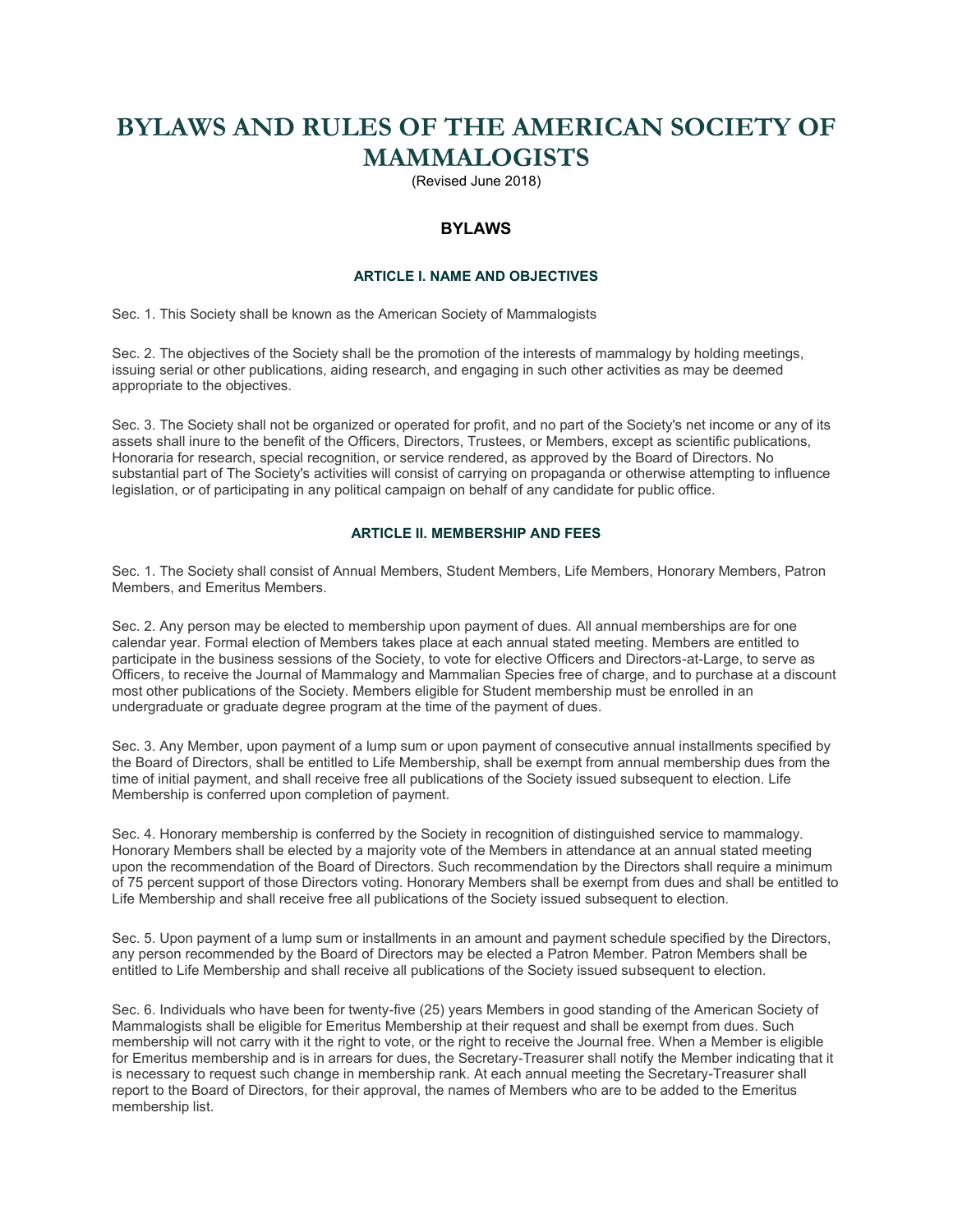## **ARTICLE III. OFFICERS AND ELECTIONS**

Sec. 1. Elective Officers of the Society shall be a President, President-elect, Vice President, Recording Secretary, Secretary-Treasurer, Publications Director, and Program Director. These, together with the Chair of the Trustees, the Past Presidents, and 18 Directors-at-large shall constitute the Board of Directors.

Sec. 2. The President-elect, Vice President, and Recording Secretary shall be elected for two-year terms. At the end of that term, the President-elect shall become the President, and shall serve for an additional two-year term. The Vice President and Recording Secretary may continue to serve in these offices for additional terms or may be nominated and elected to serve in other offices. Persons who have served as President may not be reelected to the position of President-elect. Directors-at-large shall be elected for three-year terms and may be reelected. Six Directors-at-large shall be elected each year.

Sec. 3. Incumbents shall continue to serve until their successors qualify, which shall be the close of the stated annual meeting unless otherwise designated by the Board of Directors. The President, President-elect, Vice President, or Recording Secretary can be removed for just cause as determined below. Should the President be removed, the remainder of the term shall be completed by the President-elect, who will then also serve their elected term. Should either the President-elect, or Vice President, be removed, the office shall remain vacant until filled at the next annual meeting by the process detailed in Sec. 4., with the duties appertaining thereunto assumed by the remaining officer(s) as assigned by the President. Should a Recording Secretary be removed, an interim officer shall be elected by the Board to serve until the next annual meeting, at which time a Recording Secretary shall be elected by the process detailed in Sec. 4. In any case involving removal of a President-elect, Vice President, or Recording Secretary, a new officer is elected to serve out the remainder of a vacated term so that the terms of these officer positions will continue to coincide in future years. Officers elected to complete a term following a removal from one of these position are eligible for re-election to serve a full term. Just cause for removal of these officers may be determined by either:

- a) A vote of no confidence by a majority of the Board, or
- b) A petition indicating no confidence that is signed by 20 percent or more of the Members present at an annual stated meeting. Such a petition shall require the Board to submit the question of confidence electronically to the membership for a vote. Passage shall require a majority of those Members voting.

Sec. 4. In elections of President-elect, Vice President, and Recording-Secretary, a majority of members present at the annual meeting shall elect. In cases of multiple candidates, a clear majority of one-half plus one of the votes cast shall elect. In the absence of a clear majority, a second ballot shall determine the election of 1 of the 2 nominees receiving the greatest number of votes on the original ballot.

Sec. 5. In annual elections of Directors-at-large, each Member may vote for 5 of the Members nominated as candidates in an initial round of nominations. The five nominees receiving the greatest total number of votes shall be declared elected. In addition to the election of these 5 Directors, an additional Director shall be elected from student nominees. To be eligible for nomination as a student, the Member must be enrolled or accepted for enrollment in a college or university in the Fall Term following the meeting at which the election is taking place. Directors elected from the pool of student nominees are eligible to complete their full term regardless of continued student status, and may be re-nominated for a student Director position as long as they retain student status.

Sec. 6. The Secretary-Treasurer, Publications Director, and Program Director shall be elected by the Board of Directors. The elections of Secretary-Treasurer, Publications Director, and Program Director shall be for an anticipated 6-year term, with annual reconfirmation by the Board and re-appointment possible by mutual consent of the incumbent Officer and the Board. Performance by these Officers shall be reviewed at each annual stated meeting, with re-appointment anticipated for the specified term unless prior notice has been received of unwillingness to continue to serve, or for just cause. Just cause may be determined by either:

a) A vote of no confidence by a majority of the Board, or

b) A petition indicating no confidence that is signed by 20 percent or more of the Members present at an annual stated meeting. Such a petition shall require the Board to submit the question of confidence electronically to the membership for a vote. Passage shall require a majority of those Members voting.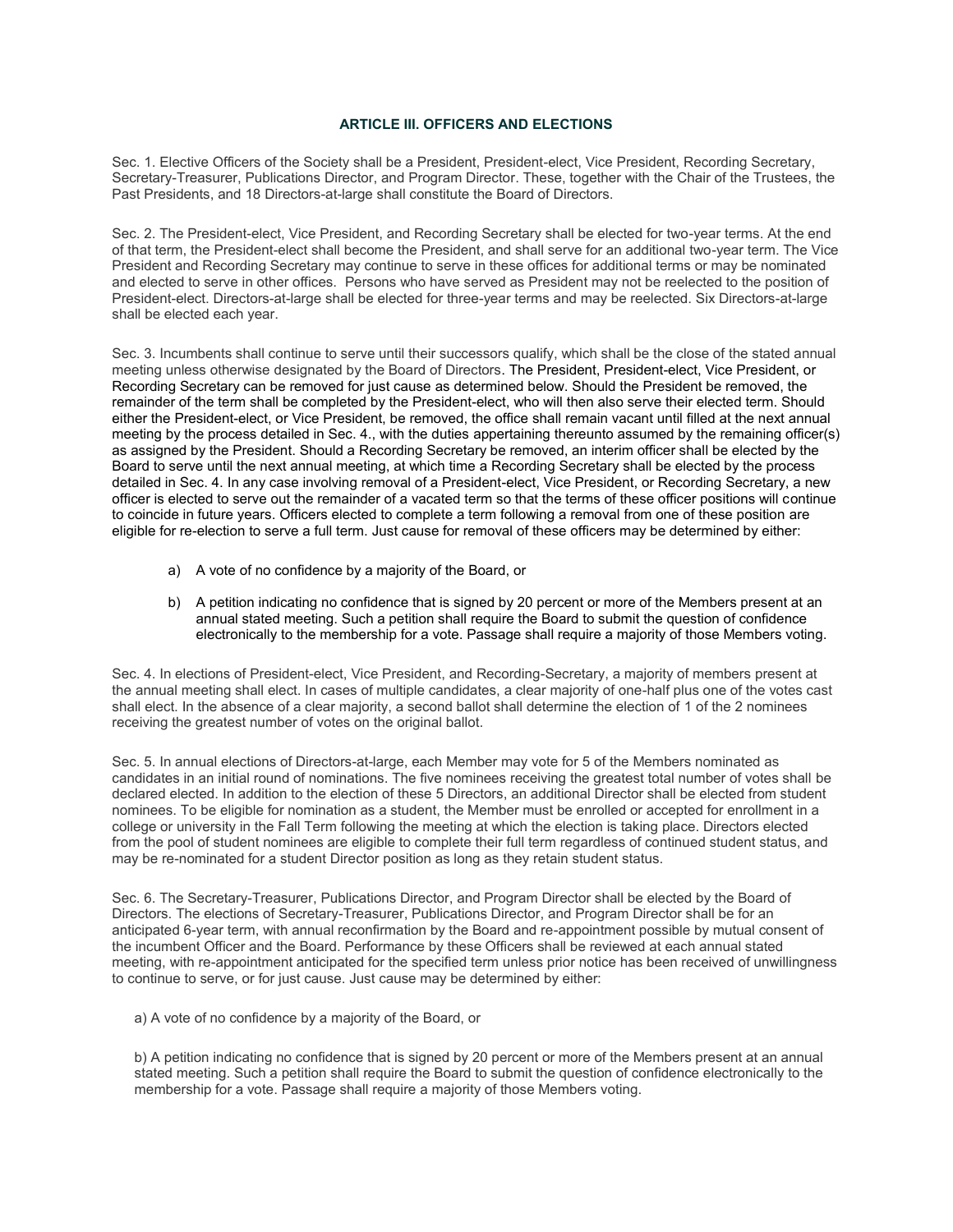Sec. 7. No Member may hold two offices concurrently, except for a Past President, who may serve as Recording Secretary, Secretary Treasurer, Publications Director, Program Director, or Chair of the Trustees, but will not be entitled to more than one vote.

Sec. 8. Vacancies among the Officers or Directors-at-large may be filled temporarily by appointment of the Board upon recommendation from the President, and persons so appointed shall hold office until their successor shall have been elected.

Sec. 9. Only the President is empowered to speak for the Society, and shall preside over the Board of Directors and at the Members' sessions of the Society. It shall be the President's responsibility to appoint chairs of all committees and approve all committee members. The President may organize, charge, and discharge ad hoc committees as needed in the conduct of affairs of the Society.

Sec. 10. The President-elect shall serve in the absence of the President.

Sec. 11. The Vice President shall serve in the absence of the President and President-elect.

Sec. 12. The Recording Secretary shall keep the minutes of the Board meetings and the Members' sessions of the Society, and shall ensure that the substance of the Society's actions is published in the *Journal of Mammalogy* and that a hard copy is placed in the ASM archives.

Sec. 13. The Secretary-Treasurer shall be the Executive Officer of the Society under the general direction, and subject to regulations of, the Board of Directors, and shall be bonded at the Society's expense in the amount specified by the Board. The Secretary-Treasurer shall conduct the business affairs of the Society, issue notices of annual or special meetings, present financial reports to the President when requested and an annual report of the activities of the Executive Office, including an audit, to the Board and the Society at the annual stated meeting. The Secretary-Treasurer shall, subject to regulations of the Board, be responsible for all funds of the Society, except for the Reserve Fund, which shall be under the supervision of the Trustees (see Article IX). The general fund accounts shall be subject to the signature of the Secretary-Treasurer.

Sec. 14. The Publications Director shall be responsible for all matters relating to publications of the American Society of Mammalogists. The Publications Director shall serve as the chair of the Publications Advisory Board composed of the working editors.

Sec. 15. The Program Director shall be responsible for the planning and execution of meetings of the American Society of Mammalogists and will serve as chair of the Program Committee.

Sec. 16. The Board of Directors shall be the executive and policy-making body of the Society. Their duties shall include election and re-appointment of the Secretary-Treasurer, Publications Director, Program Director, and Trustees, and election of Editors upon recommendation of the Publication Advisory Board. The Board shall adopt a budget based on recommendations from the President, and shall approve in advance the proposed annual expenditures of special funds other than the Reserve Fund. The Board shall advise the President on affairs pertaining to the Society, and carry out responsibilities vested in them as indicated in other articles of this instrument.

#### **ARTICLE IV. MEETINGS**

Sec. 1. An annual stated meeting shall be held in each calendar year, ordinarily in June. The place of meeting shall be selected at an annual meeting at least two years in advance by a majority vote of Members in attendance at that annual meeting. In the event of no decision, or in case of emergency, the Directors are empowered to act. Notice of the stated meeting shall be made in the *Journal of Mammalogy*.

Sec. 2. A special meeting of the Board of Directors may be called at any time by the President, or by the Presidentelect President serving in the President's absence, or by the Vice President serving in the absence of both the President and President-elect. A special meeting of the Society may be called at any time by order of a majority of the Board, provided that notice of the purpose, place, and date of the meeting is given to the Membership electronically at least 30 (thirty) days in advance.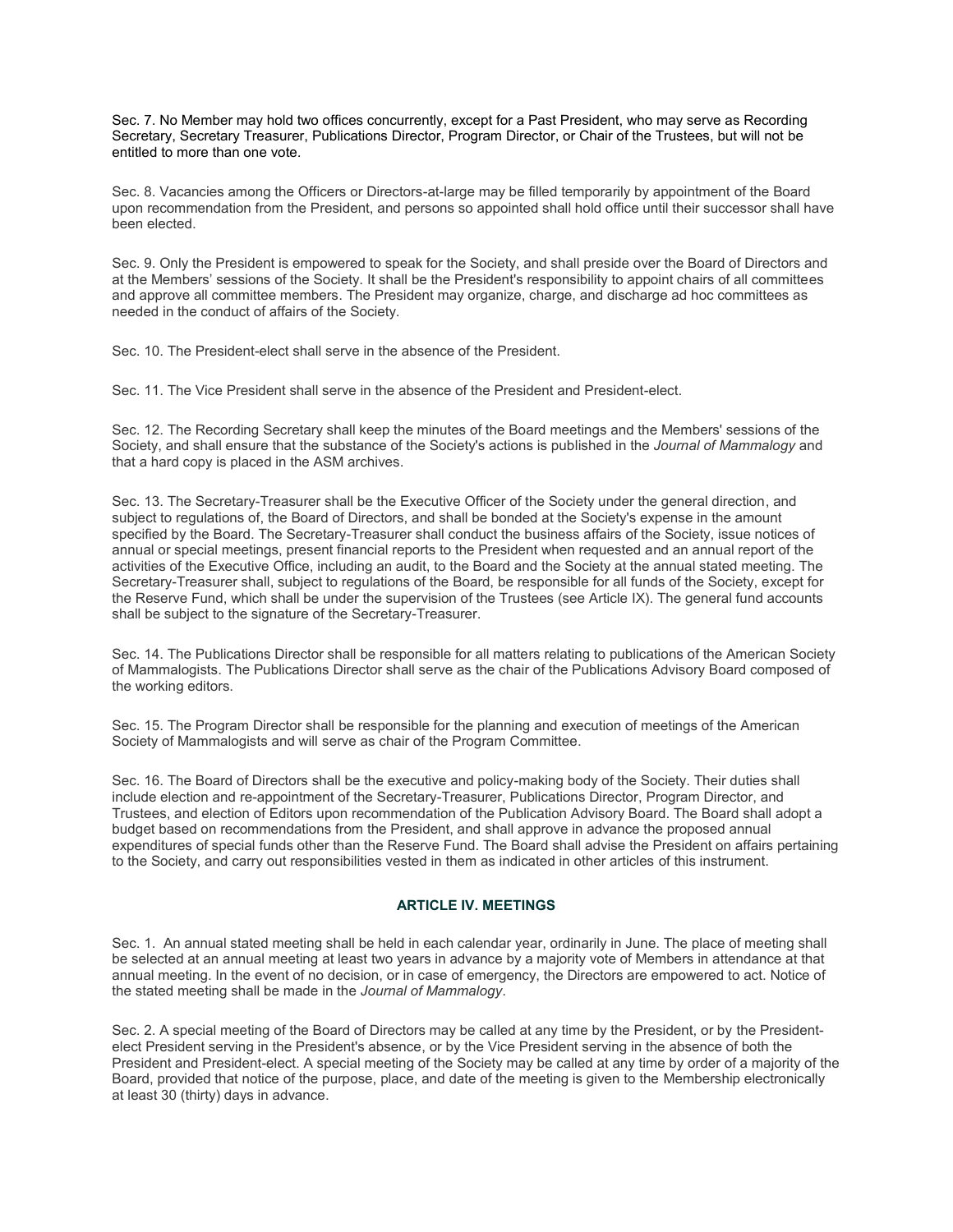## **ARTICLE V. QUORUM**

Fifty Members shall constitute a quorum of the Society present at a meeting, and one-third of the Board of Directors is a quorum of the Board. Action by a quorum at an annual stated meeting or a special meeting shall constitute action by the Society. Board members may also meet electronically, and Board members responding electronically shall be considered to be present at the meeting.

In the case of electronic meetings of the Board of Directors, precautions should be taken to assure that: a) deadlines for responses are clearly established; b) deadlines for responses from Board members should be reasonably arranged so that short response times are avoided, especially with complex or controversial issues; and c) confidentiality of voting is respected as is appropriate for the issue at hand, and that the Board is informed about confidentiality procedures being applied in each instance.

### **ARTICLE VI. AMENDMENTS**

Amendments to these Bylaws, recommended by the Board, may be adopted at any annual stated meeting by a twothirds vote of the Members present and voting, provided that notice of proposed amendments has been made available to each Member at least two months before the meeting.

### **ARTICLE VII. RULES**

Upon recommendation of the Board of Directors, Rules may be adopted, amended, or repealed at any annual stated meeting by two-thirds vote of the Members voting.

## **ARTICLE VIII. COMMITTEES**

Sec. 1. Standing committees shall perform continuing functions of the Society requiring action between annual stated meetings. Other than the Program Director and the Honorary Membership Committee, all committee chairs and committee members shall be appointed by the President.

Sec. 2. The Chair of each standing committee shall report to the Society at each annual stated meeting.

Sec. 3. Ad hoc committees may be established at the discretion of the President or by a majority vote of the membership in attendance at a Members Meeting. Ad hoc committees cease to exist when their charge is completed, or as determined by the President.

## **ARTICLE IX. TRUSTEES**

Sec. 1. A Board of three Trustees, appointed by the Board of Directors, shall hold all of the funded property of the Society in trust with power to sell and to reinvest according to their judgment. Trustees shall be bonded at the Society's expense in an amount specified by the Board of Directors.

Sec. 2. One Trustee shall be appointed for a term of three (3) years at each annual stated meeting. The Trustees shall select their Chair, who shall be a voting member of the Board of Directors. Vacancies among the Trustees may be filled by election at any time by a majority vote of the Directors voting.

Sec. 3. As the legal trustee of the Society's Pooled Income Fund, the Board of Directors shall appoint three persons to act as trustees of this fund, under the same conditions specified for Trustees of its Reserve Fund in Sec. 2, except that the chair, as such, shall not be a voting member of the Board of Directors. A report of the Pooled Income Fund shall be presented to the Board of Directors annually. The Pooled Income Fund may be overseen by the ASM Board of Trustees rather than a separate set of Trustees unless the Board of Trustees recommends a different arrangement.

Sec. 4. The Chair of the Trustees shall present an annual report to the Board of Directors on the status of both the Reserve Fund and the Pooled Income Fund.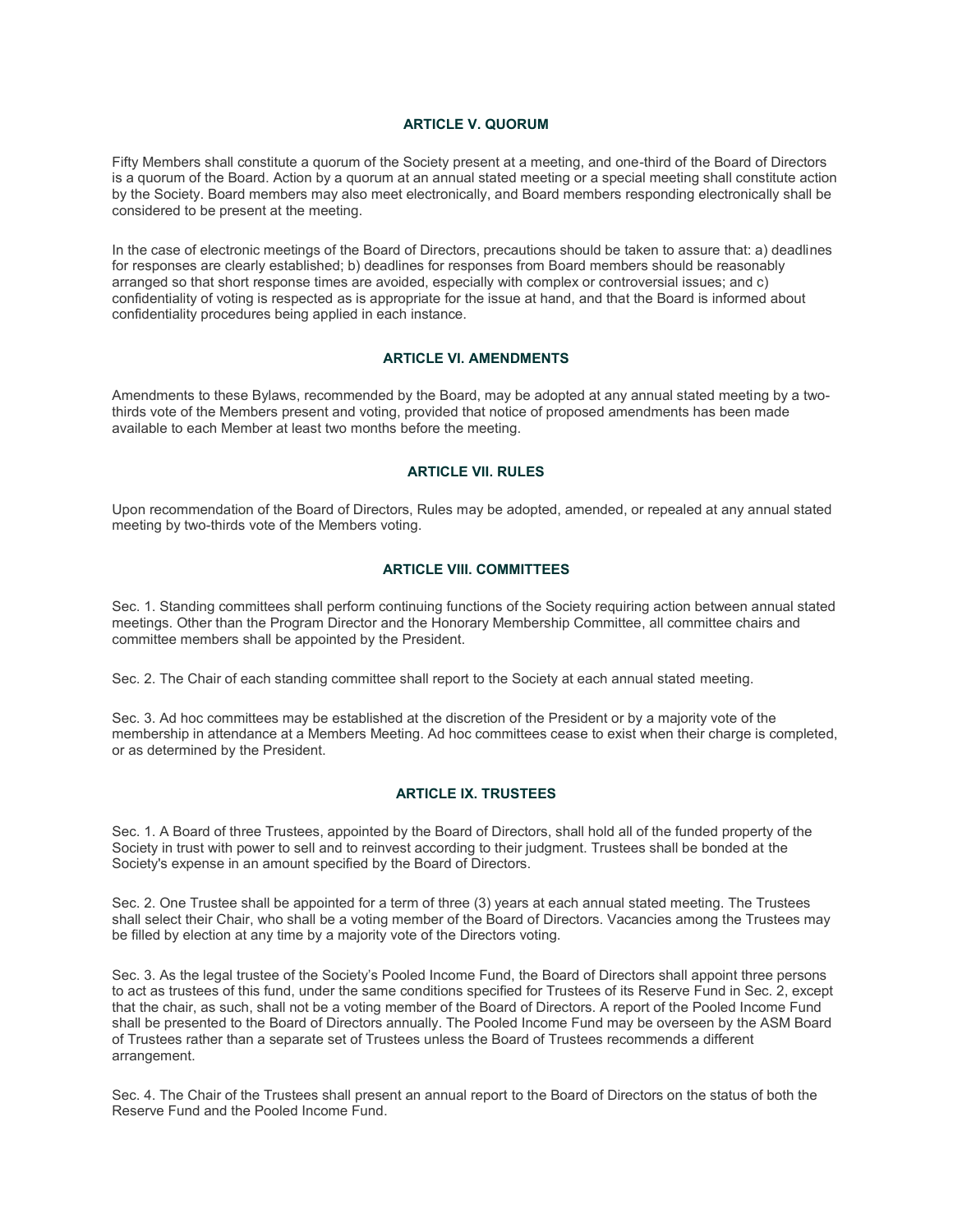### **ARTICLE X. RESERVE FUND**

Sec. 1. The funds and properties of the Society under the control of the Trustees shall be designated collectively as the Reserve Fund. A part of the Reserve Fund may, with the approval of the Board of Directors, be returned annually to the Secretary-Treasurer for the conduct of the Society's business. This annual payment need not be exactly equal to the sum of interest and dividends received.

Sec. 2. All moneys received from Life Members and Patrons in consideration of their election as such, and all gifts for unrestricted or restricted purposes approved by the Board of Directors, shall be allocated to the Reserve Fund for investment.

Sec. 3. Bequests and trusts having for their object the advancement of mammalogy or the welfare of the American Society of Mammalogists may be accepted and administered by the Society. Before acceptance of any such trust, the Board of Directors shall consider the object of the trust and all conditions and specifications attached thereto, and shall report its action to the Society. Bequests shall be added to the Reserve Fund of the Society and managed by the Trustees. Trusts shall be managed as agreed to in the trust instruments.

Sec. 4. Both the principal and income of the funded property of the Society shall be used solely to further study and dissemination of knowledge of mammals, as set forth in the Name and Objectives of the Society (Article 1); but the funded property shall be administered and operated in such a manner that it will at all times maintain a tax-exempt status under the provisions of the United States Internal Revenue Code, both for income tax and gift tax purposes..

#### **ARTICLE XI. POOLED INCOME FUND**

Sec. 1. The Pooled Income Fund is an investment option that provides donors with tax advantages when they give stock, cash, or other property to the Society and receive income from that gift after it is invested by the Board of Trustees. After the death of the donor, the contributed asset is transferred to the Reserve Fund.

Sec. 2. The object of the Pooled Income Fund shall be to facilitate further growth of the Reserve Fund for the purposes specified in Article X, sec. 4.

## **ARTICLE XII. DURATION**

Perpetual operation of the Society is contemplated hereby, but in the event of dissolution, the Board of Directors at the time shall distribute assets and accumulated income for such charitable, scientific, literary, or educational purposes as in their judgment qualify under the provision of the Internal Revenue Code.

## **RULES**

## **RULE I. ELECTION OF OFFICERS**

The election of Officers shall be as follows:

Nominations shall be made from the floor for Officers in the following order: President-elect, Vice-President, and Recording Secretary. Nominations shall be made and closed for each office. The balloting shall be completed and the results reported to the membership before proceeding to the nomination for the next office herein above specified.

Following the election of Officers, nominations shall be made from the floor to fill the 6 vacancies on the Board of Directors. Nominations for the Board of Directors shall be done at the first members meeting and the election of the Board of Directors shall be the first order of business at the second members meeting following the posting of qualifications of the nominees. Balloting for Officers elected by the membership and Directors shall be as specified in Article III, Sections 4 and 5. Voting shall be by secret ballot, and no proxy votes are allowed.

#### **RULE II. ORDER OF BUSINESS**